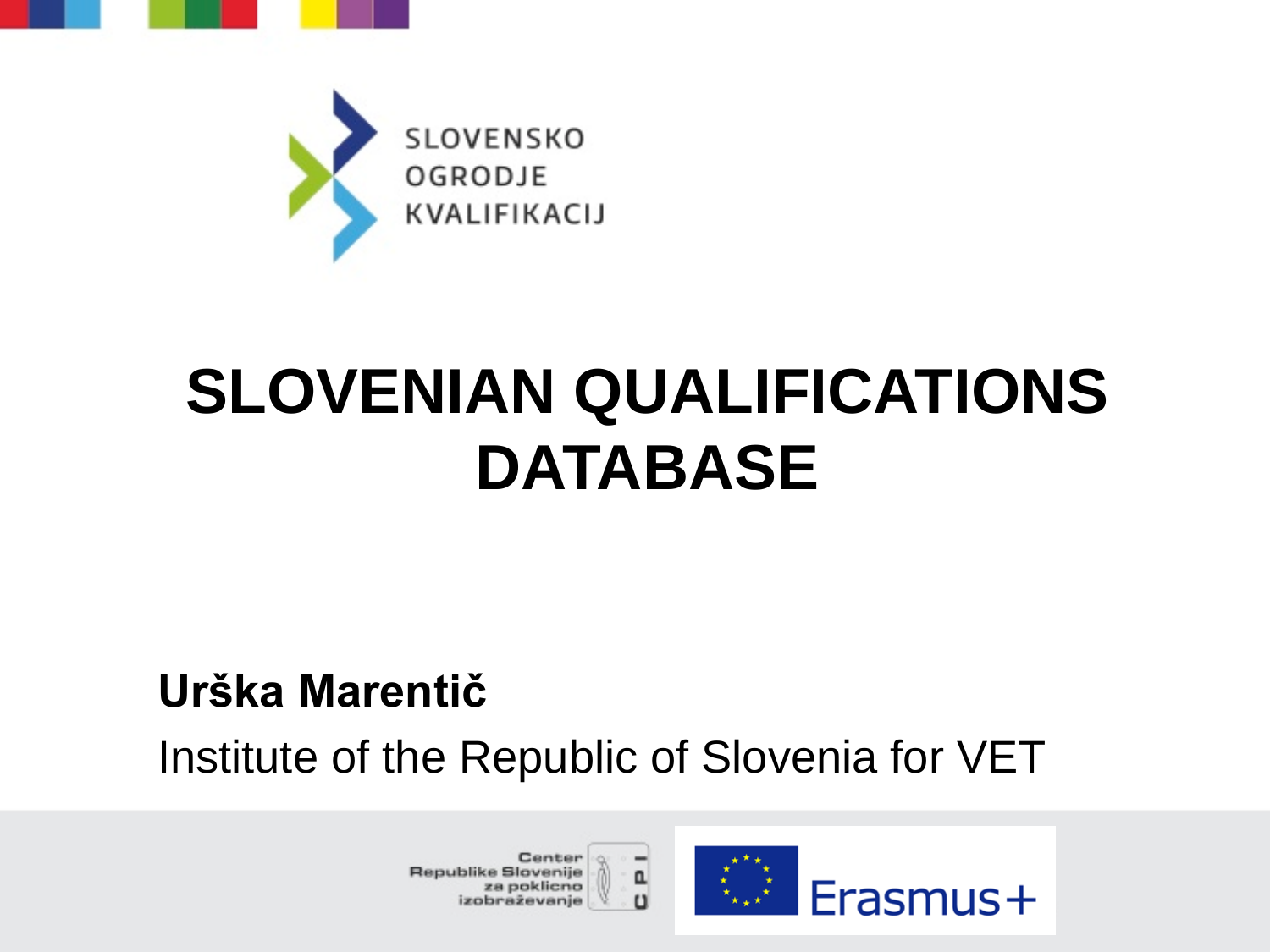

## SLOVENIAN QUALIFICATION FRAMEWORK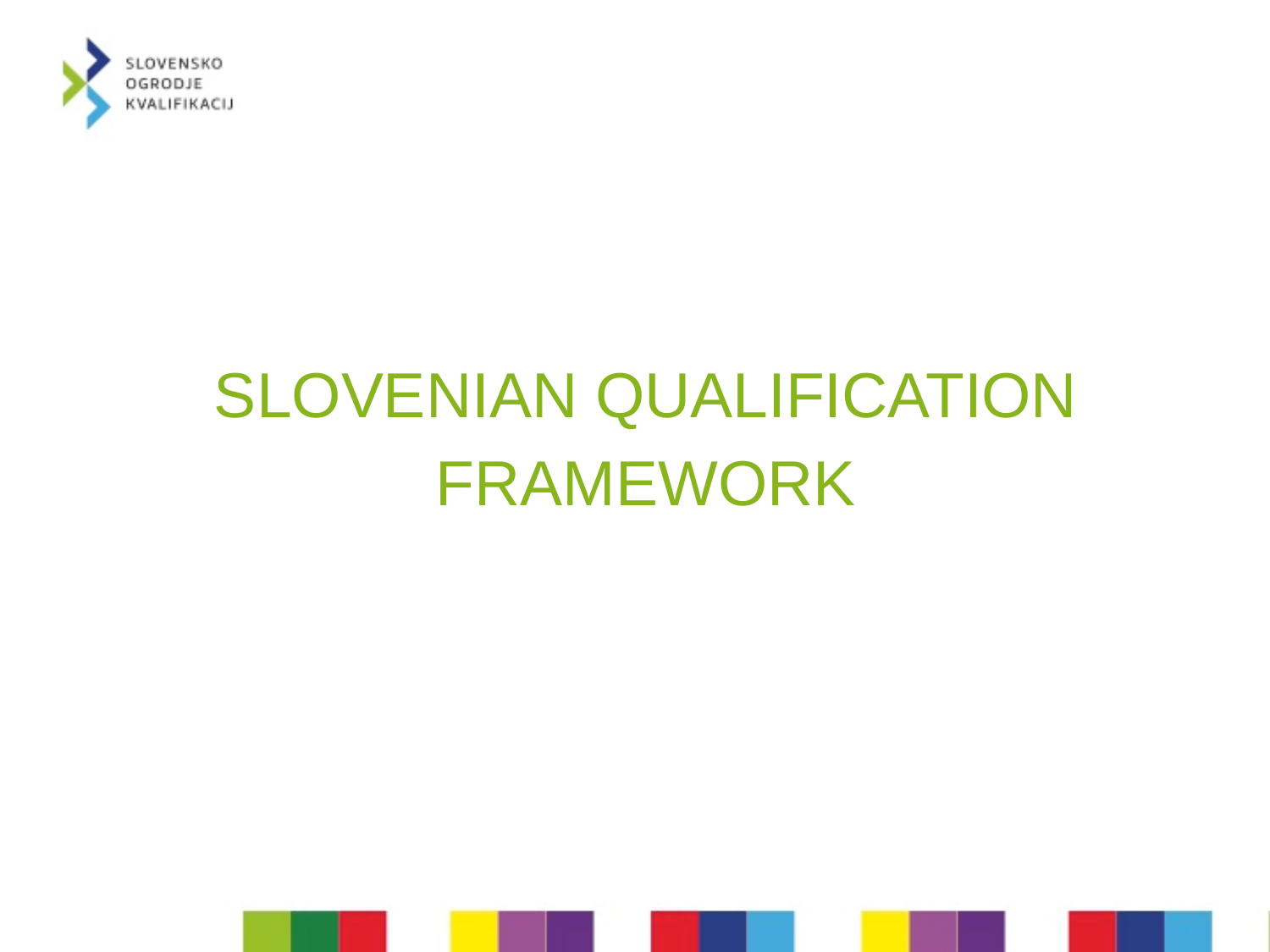

#### MILESTONES SQF development and referencing process

- November 2010: started discussions about SQF
- May 2013: Slovenian Referencing report was presented to the EQF AG
- October 2014: final version of Slovenian Referencing report
- December 2015: SQF Act adopted in Slovenian Parliament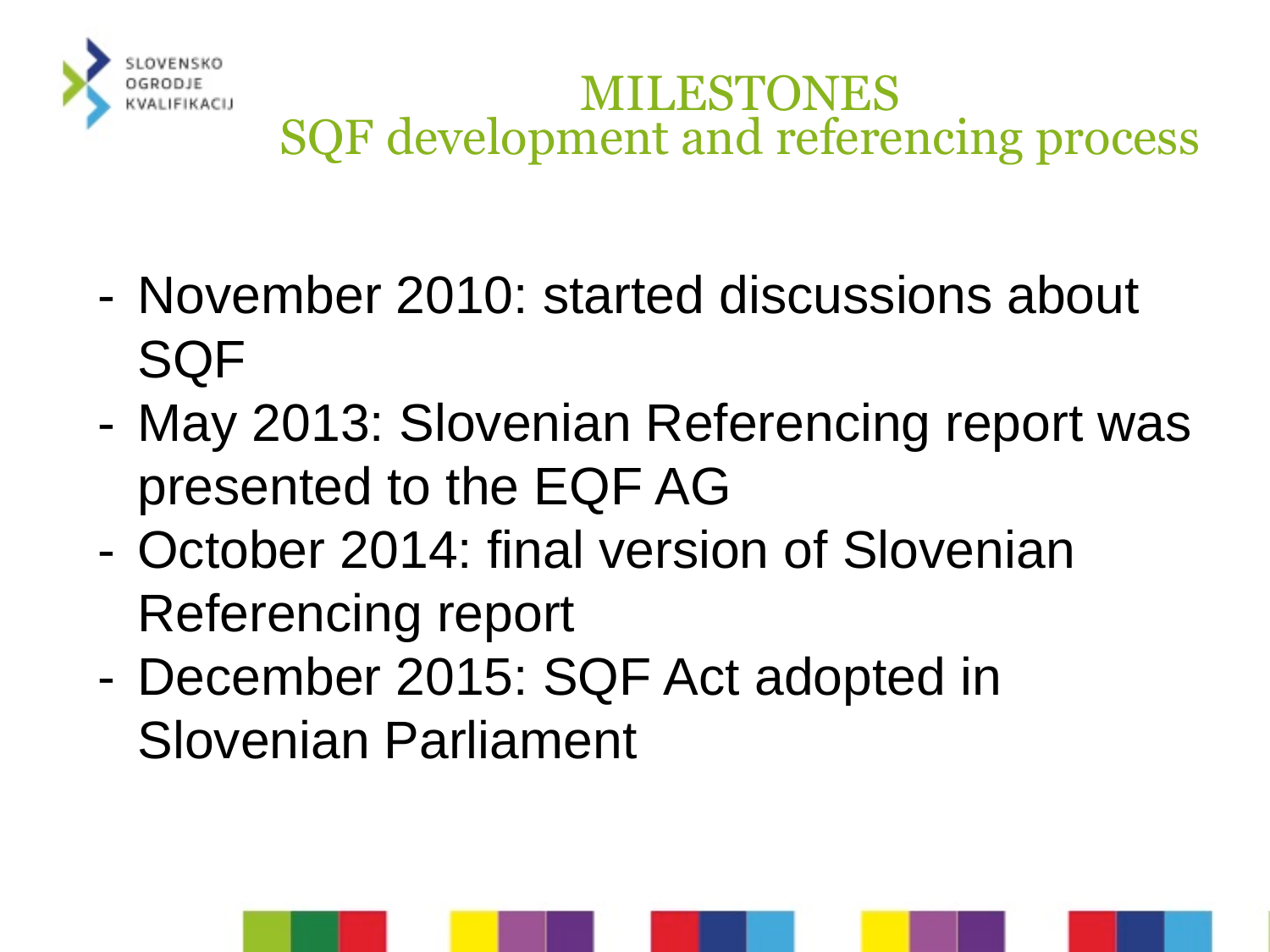

#### SQF Act defines:

- $\triangleright$  SQF as the unified system of qualifications in the Republic of Slovenia
- $\triangleright$  the correspondence between SQF levels and the European Qualifications Framework for Lifelong Learning (EQF) and the Qualifications Framework for the European Higher Education Area (QF-EHEA),
- $\triangleright$  procedures and competences with regard to the referencing of qualifications,
- $\triangleright$  the establishment of a National Coordination Point for the SQF and the EQF,
- $\triangleright$  the SQF Register.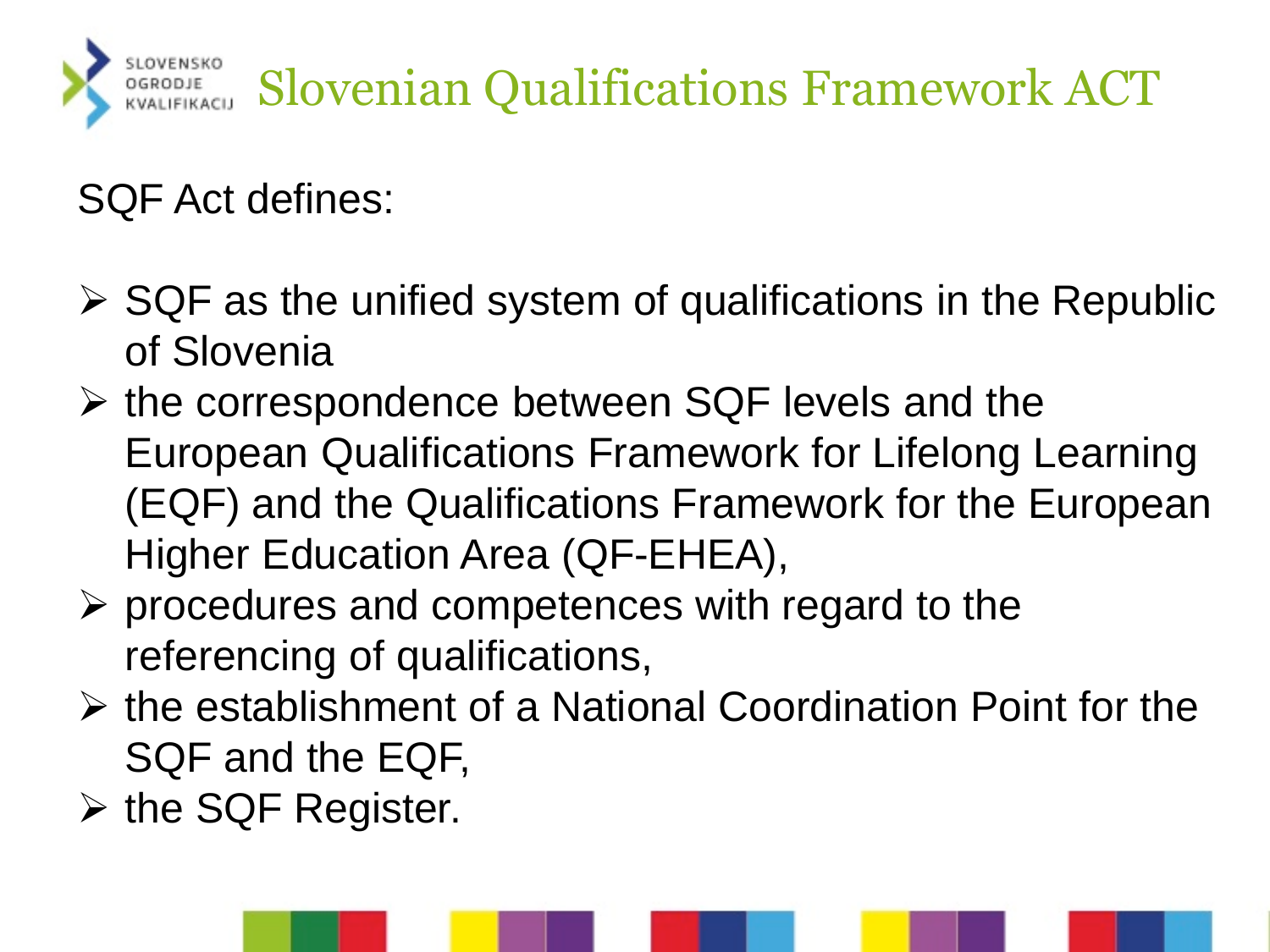<span id="page-4-0"></span>

Nature and scope of the SQF

**Philosophy**: framework of communication

#### **Purpose**:

- to achieve transparency and recognisability of qualifications in Slovenia and the EU,
- **to support lifelong learning;**
- to connect and coordinate Slovenian qualifications subsystems;
- to improve accessibility and quality of qualifications with regard to the labour market and civil society.

**Structure:** comprehensive framework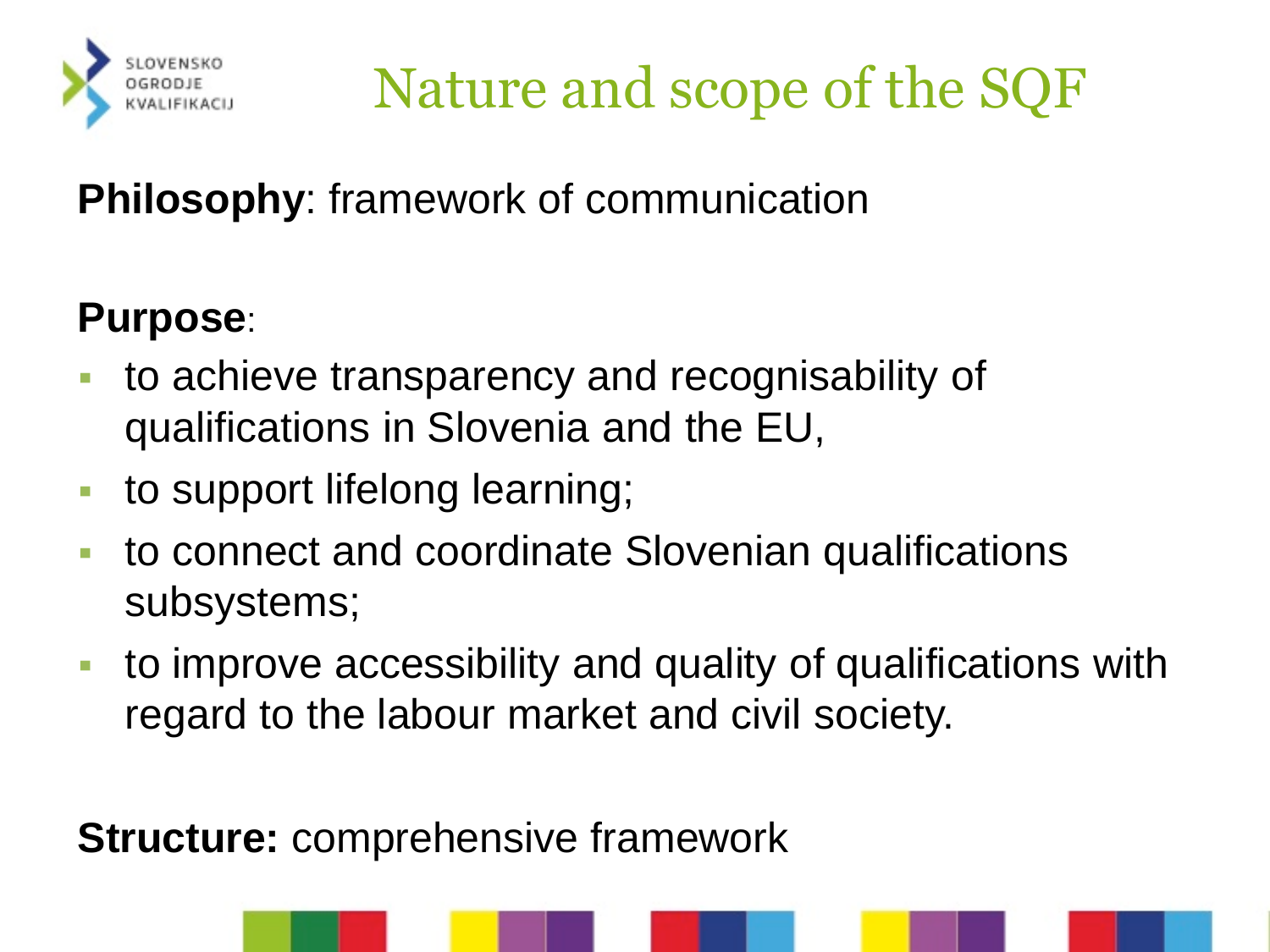## SQF – 10 levels / EQF – 8 levels

SLOVENSKO<br>OGRODJE KVALIFIKACIJ



| <b>SQF</b>     | <b>EQF</b>     |
|----------------|----------------|
| $\mathbf{1}$   | $\mathbf{1}$   |
| $2^{\circ}$    | $\overline{2}$ |
| 3              | 3              |
| $\overline{4}$ |                |
| 5              | $\overline{4}$ |
| 6              | 5              |
| $\overline{7}$ | 6              |
| 8              | $\overline{7}$ |
| 9              | 8              |
| 10             |                |

[www.nok.si](#page-4-0)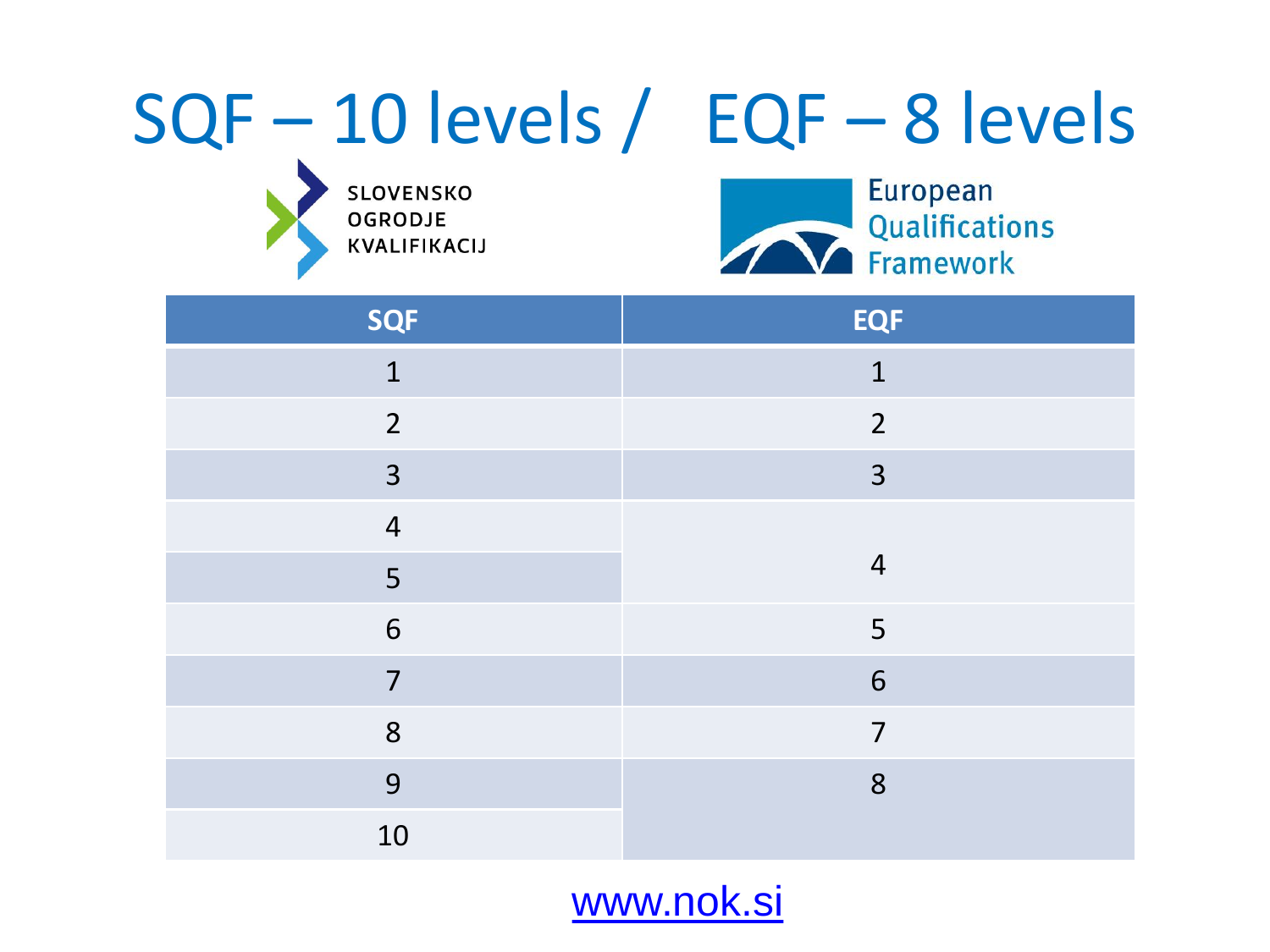

### TYPES OF QUALIFICATIONS

#### **EDUCATIONAL QUALIFICATION**

#### **VOCATIONAL QUALIFICATION**

#### **SUPPLEMENTARY QUALIFICATION**

#### **[SQF Register](http://www.nok.si/slovenian-qualifications-framework-register/)**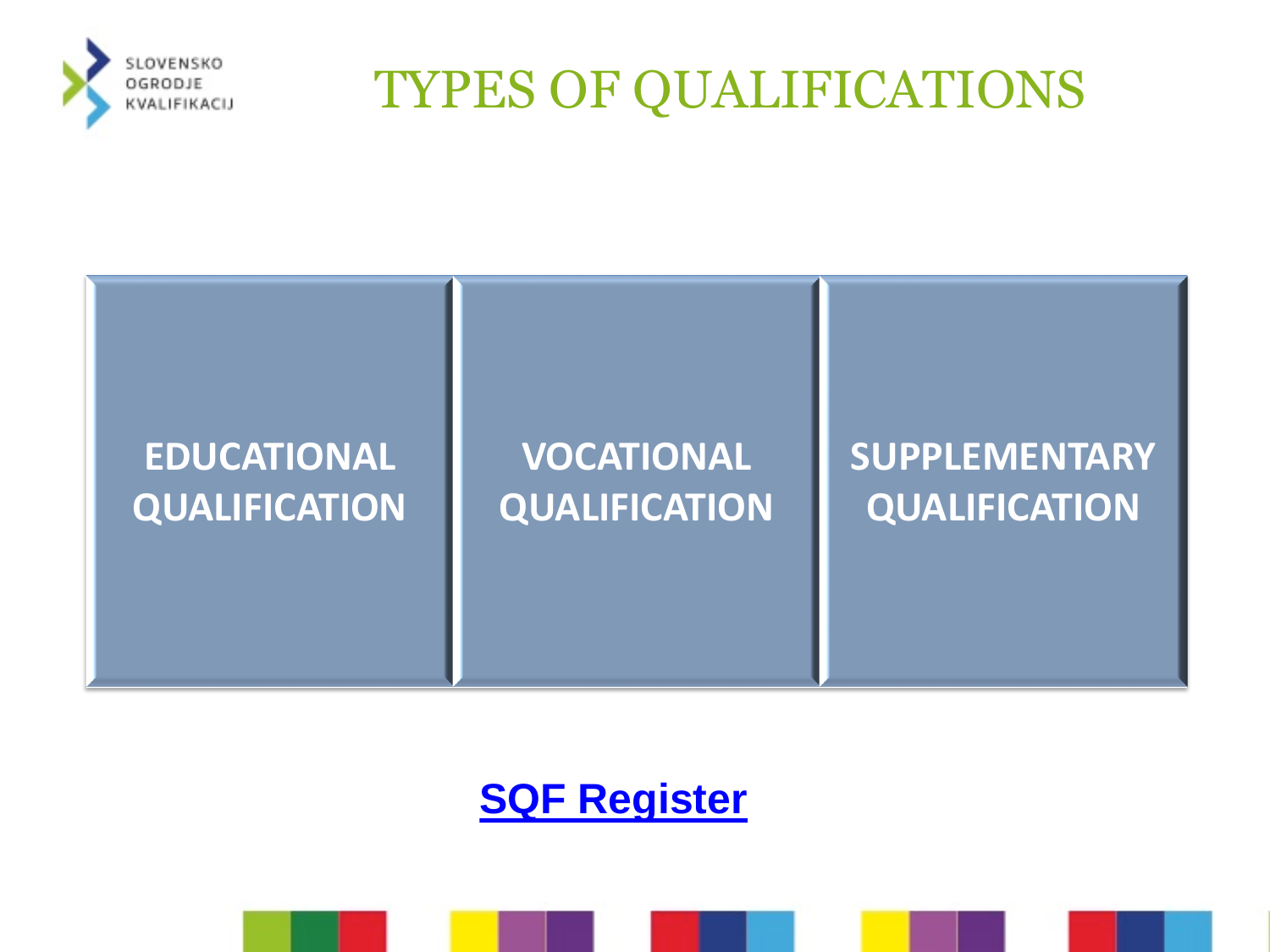

## REGISTER OF SQF QUALIFICATIONS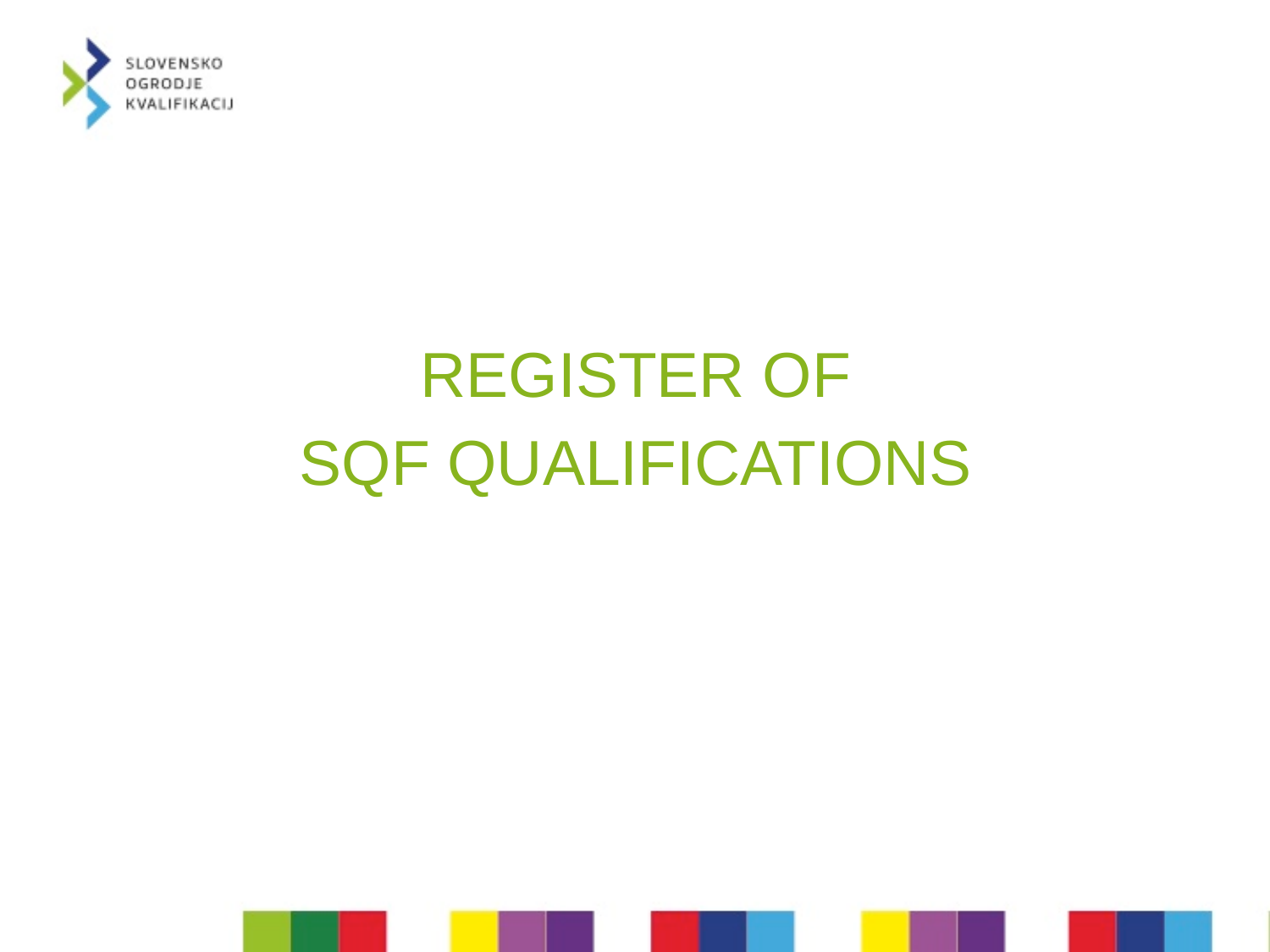

*The SQF, in particular with the help of the Register of SQF qualifications, significantly increases the transparency of the qualifications system in the country, which is useful above all to users:*

*participants in education and employees, employers, educational institutions, careers advisers and others.*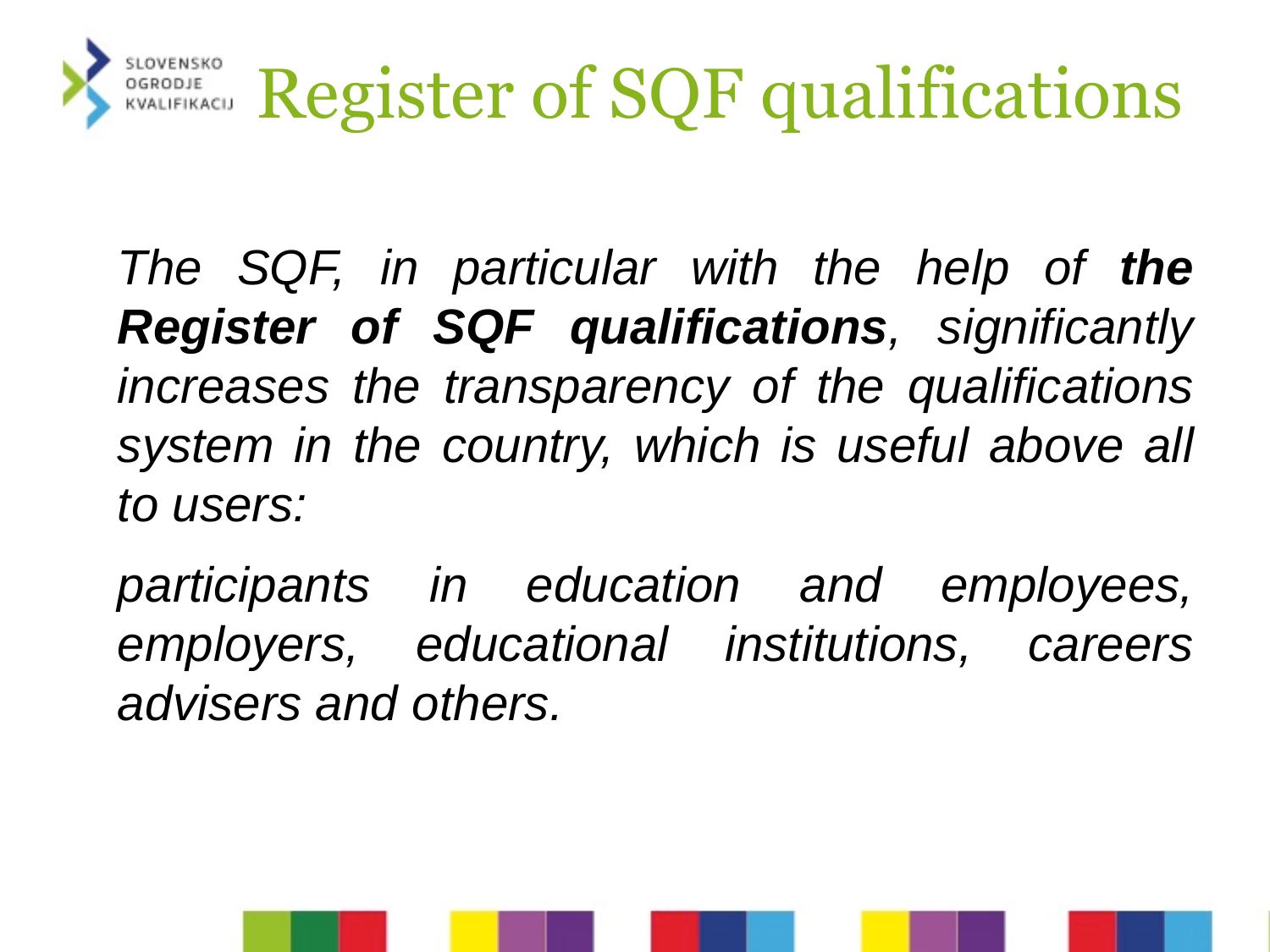

## Development of Register SQF

2009 – 2014

Preparing descriptions of individual qualifications in selected sectors

2012 **Online** platform Register of the SQF qualifications

2014 – 2016 Qualifications described in Slovenian and English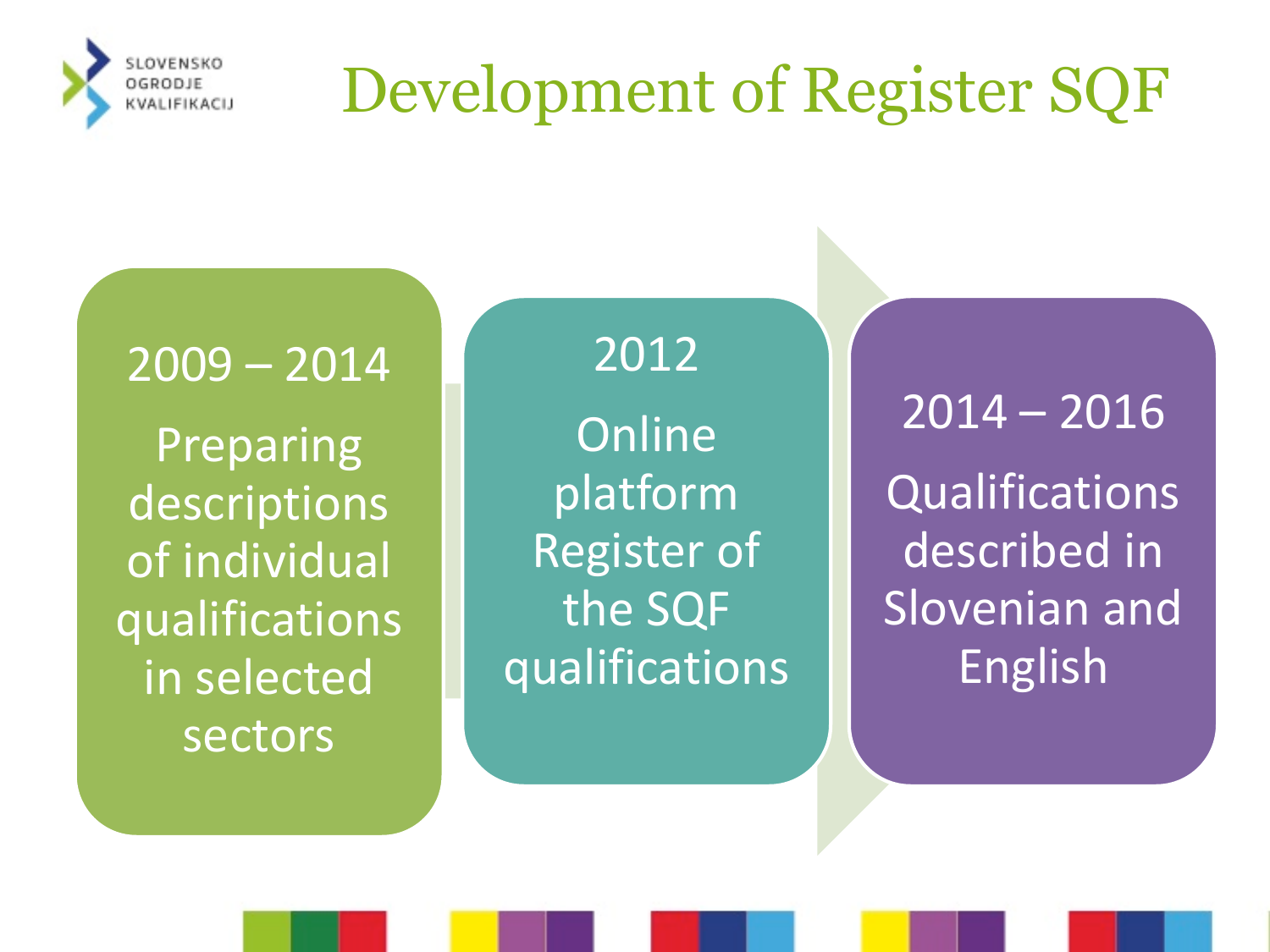

SQF Act defines:

- $\triangleright$  Necessary parameters with which qualifications are described and states that the NCP SQF-EQF publishes and is in charge for managing of the SQF register on its webpage.
- Institutions such as Slovenian Quality Assurance Agency for Higher Education and National Education Institute of the Republic of Slovenia are obliged to provide necessary data for description and inclusion of individual qualification into SQF register.
- $\triangleright$  Data from the register is also to be kept permanently.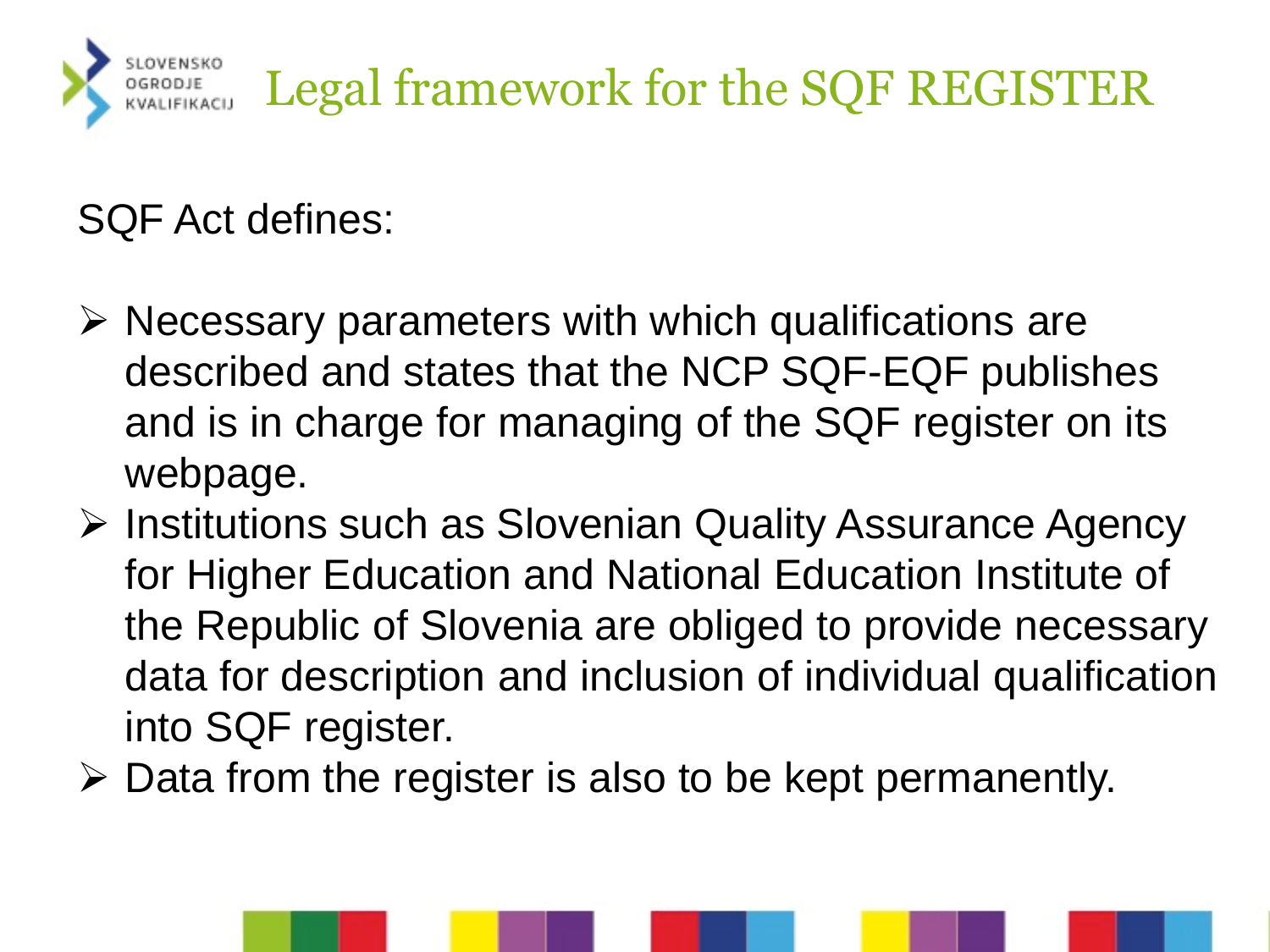

# **Qualification**

- name of qualification;

- type of qualification;

- category of qualification;

- type of education;
- duration of education;

- credits;

- admission requirements

- ISCED field;
- SQF level;
- EQF level;
- QF-EHEA level;

- learning outcomes;

- assessment and completion of education;

- providers;

- possibility of progression to further education.

[SQF Register](http://www.nok.si/slovenian-qualifications-framework-register/)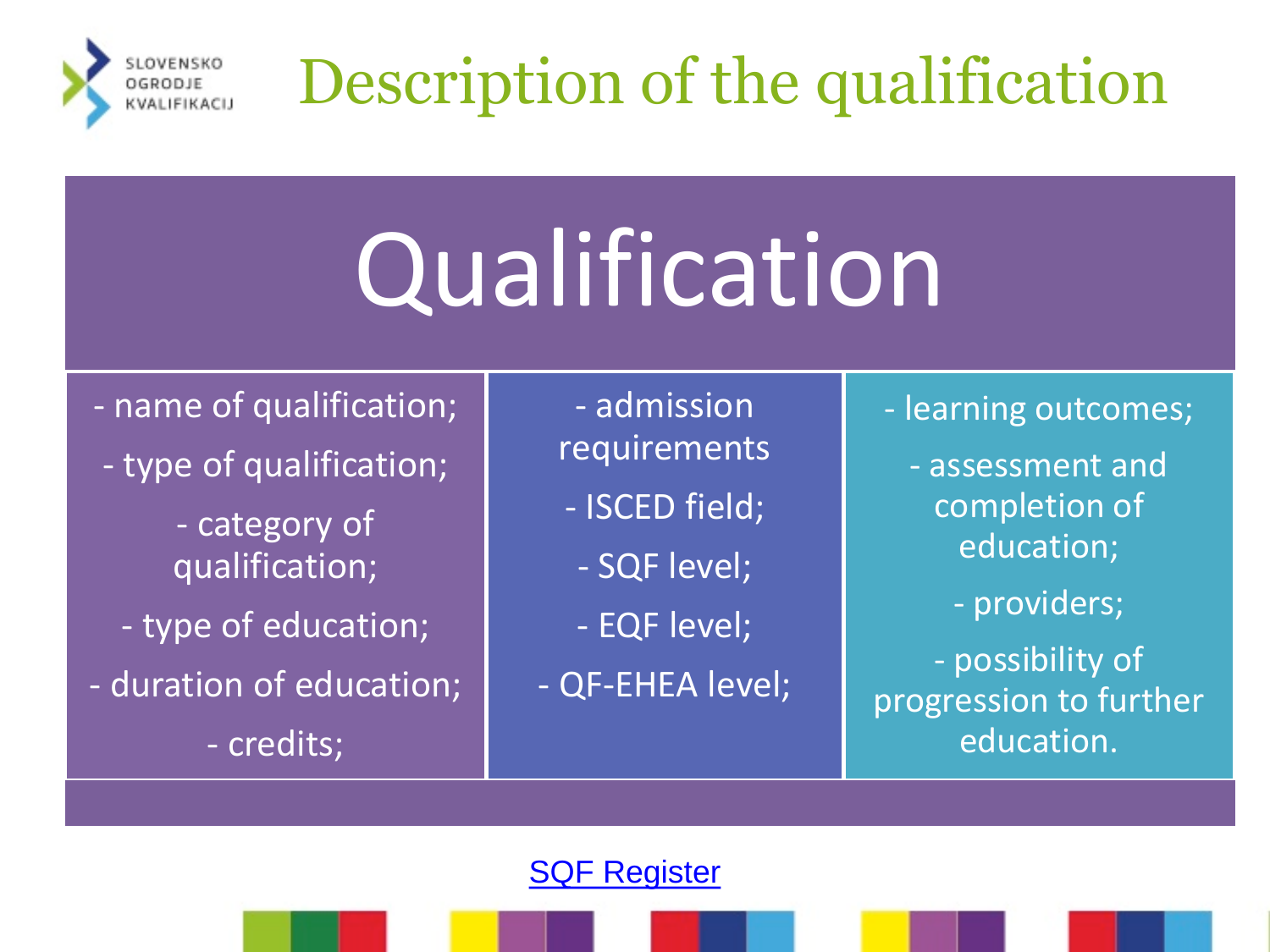

Quality assurance in the SQF

 Linked to the **accreditation** and **quality assurance**  processes:

#### **ONLY ACCREDITED QUALIFICATIONS ARE INCLUDED IN SQF**

 $\triangleright$  NCP SQF-EQF is in charge for managing of the SQF register and is going to function as a "gatekeeper" for all qualifications included in the register.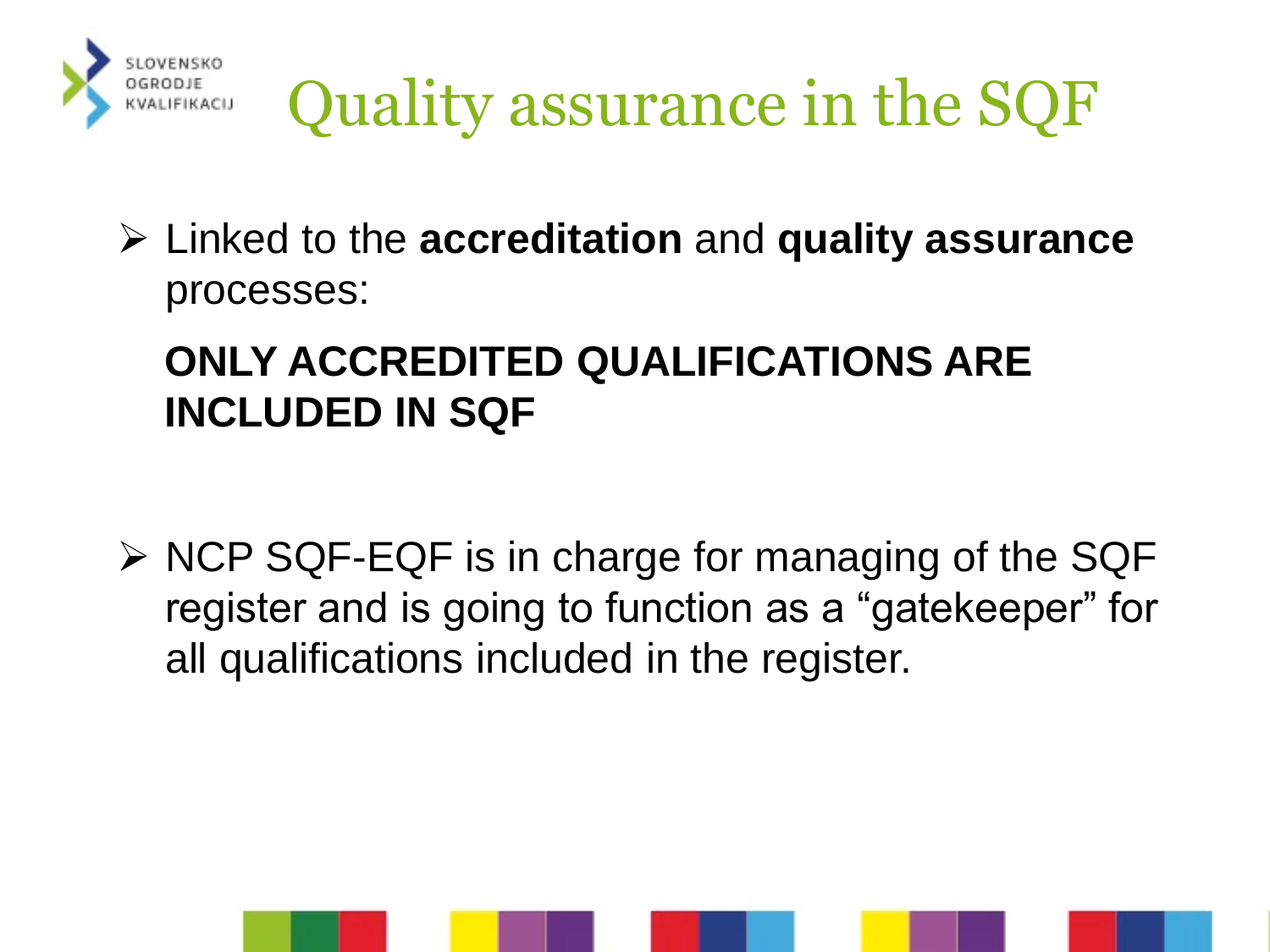- $\geq$  2013 testing phase of the EQF portal in selected countries (CZ, FR, IE, LV, LT, **SI**, GB)
- ▶ September 2016 European Commission Country visit in Slovenia
- $\triangleright$  November 2016 Qualifications will be published on the portal Learning Opportunities and Qualifications in Europe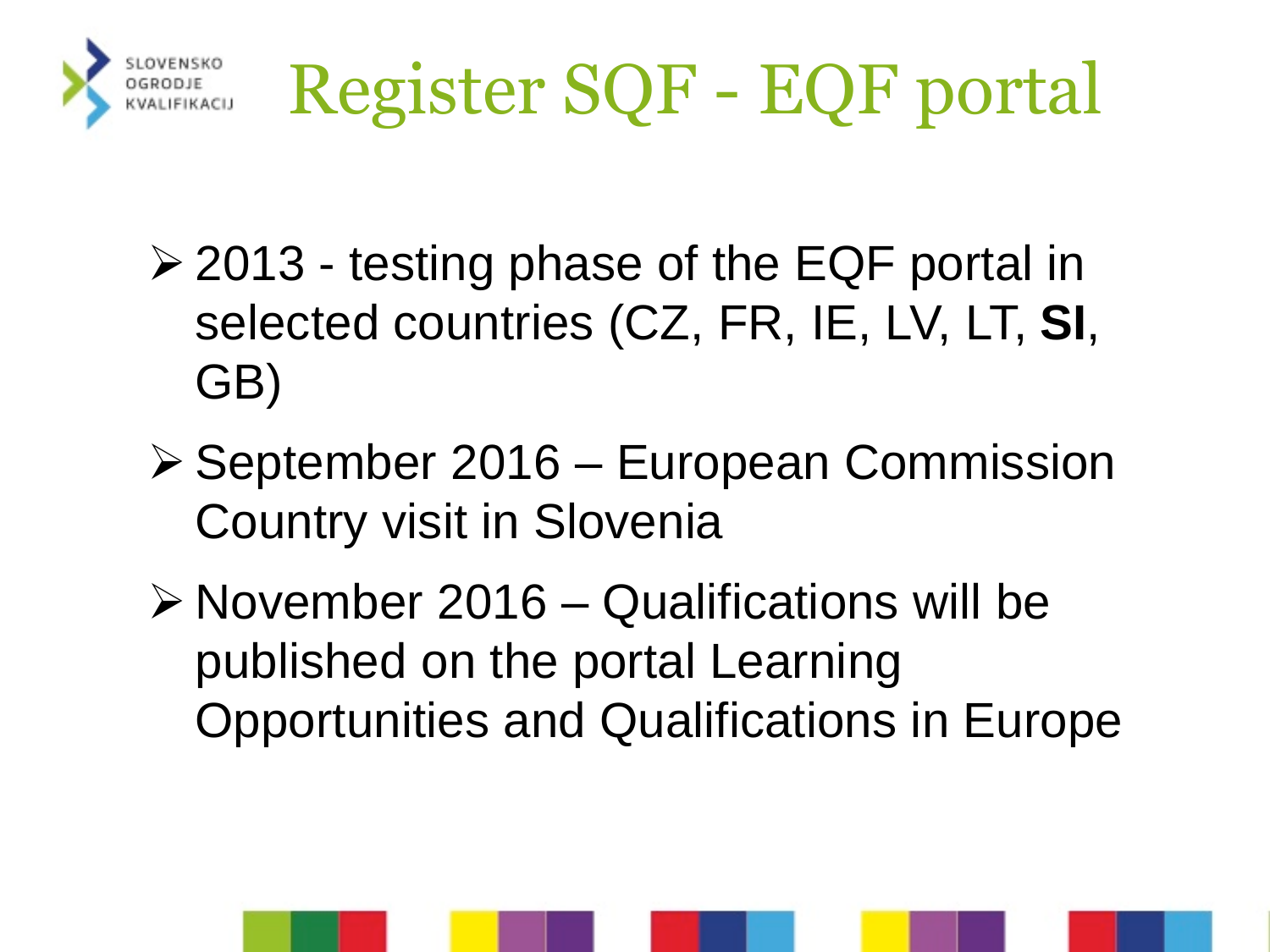

 Establishing electronic communication with newly developed system of NAKVIS and NRP portal – to provide accurate and up-todate information about qualifications in Slovenia

Learning outcomes common format